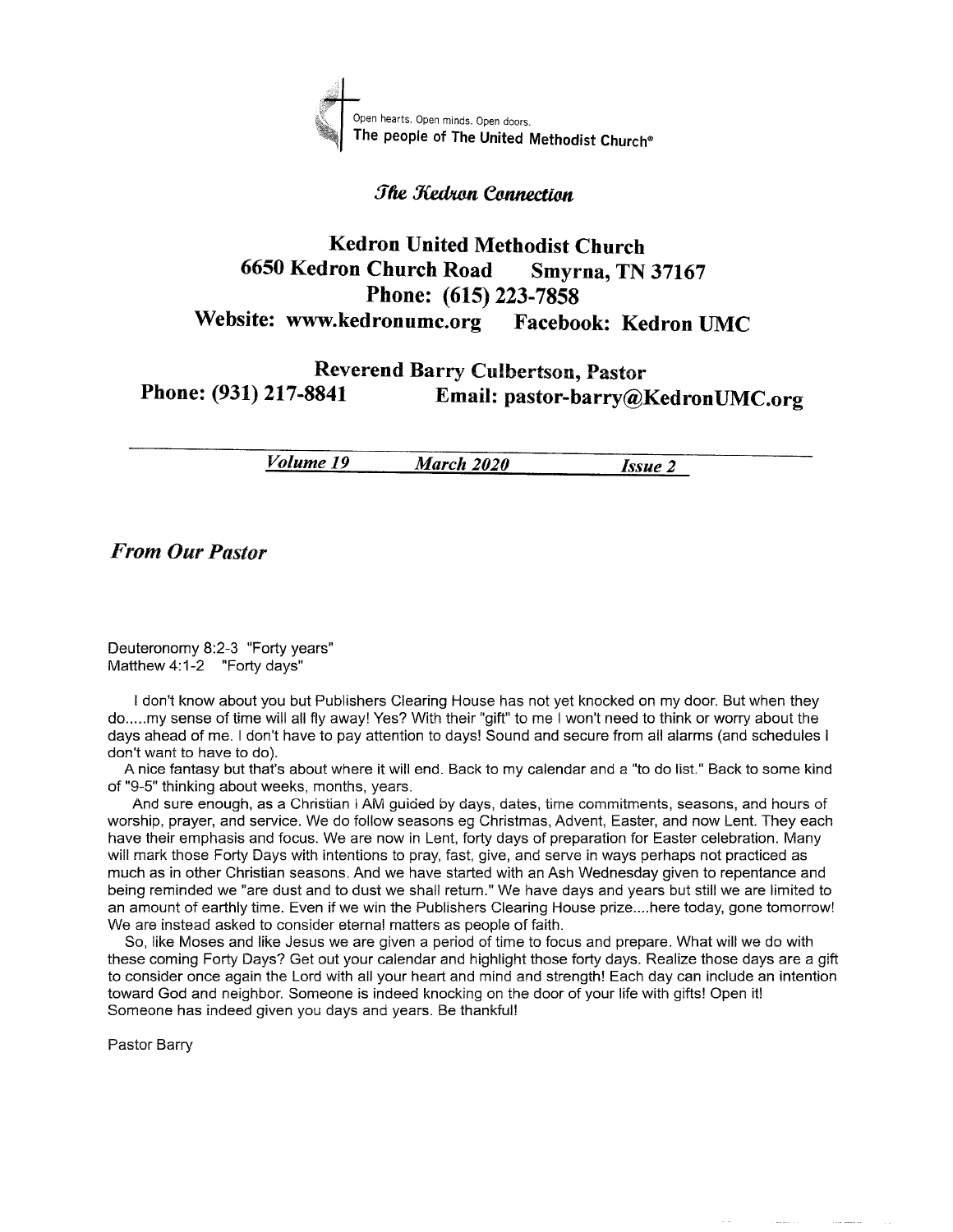#### March 1 - Morning Worship

A team of students from the WesleY Foundation at MTSU will be at Kedron. They will lead parts of our Worship Service. Wesley is the United Methodist organization ministering to college students.

# Men's Breakfast

The Men's Breakfast will be Saturday, March 7. Breakfast will be begin at 8:00 a.m. in the fellowship hall.

#### Fellowship Lunch

We will have a time of fellowship and a pizzalunch following the worship service on March 8. The pizza will be provided. Hopefully you can join us.

# No March Fellowship Supper

There will be no First-Wednesday Fellowship Supper in March. There will be an announcement when the suppers resume.

# Bible Study

The Bible Study led by Rev. Travis Perry continues. The group meets at his home on Tuesdays at 9:30 a.m. The address is 1215 Ledbury Dr., Smyrna.

#### Youth

Our Youth Faith Formation study group is active. We are grateful for our children and youth and those who have worked with and supported them and their adult leaders.

On February 22, Kedron treated the youth and children to bowling, games and pizza at the Smyrna Stars and Strikes.

# Bucket Offerings

In March, the bucket coliections at Sunday morning Worship Service will be used at Kedron for Easter activities for our youth and children.

#### Lenten Study

A Lenten Study begins March 1 at 6:00 p.m. at St. Paul's UMC. The study will rotate with other congregations for flve Sunday nights. See our pastor for study guide and ride sharing.

#### Lay Servant School

March 7, 7:00 a.m. - 6:00 p.m. Fellowship LIMC 2511 State Highway 99, Murfreesboro Cost \$45.00 includes materials, leadership, lunch and snacks Several different classes are available. Registration must be received by March 2. Contact Ruthann Patient at 615-948-8162.

# Laity

The Rutherford County Laity Fellowship will meet on March 23. The meeting will be at Smyrna First UMC, 301 Sam Davis Road . The meeting will begin at 6:30 p.m.

## Attention, Golfers and Others

Golf Tournament April 4 Old Fort Golf Course The proceeds will benefit the Wesley Foundation at MTSU. There are opportunities to help if not golfing. Information is available in the narthex and from Pastor Barry.

# Food Bank

You may bring food donations for the local food bank on the frst and second Sundays of the month. Place the donations on the pew in the narthex. The food will be delivered to the food bank. The suggested item for March is peanut butter. All non-perishable foods are accepted and appreciated. The need is great.

#### Who Said This?

"For as the earth brings forth its shoots, and as a garden causes what is sown in it to spring up, so the Lord God will cause righteousness and praise to spring up before all the nations." **NRSV** 

 $(hint - book of Isaiah)$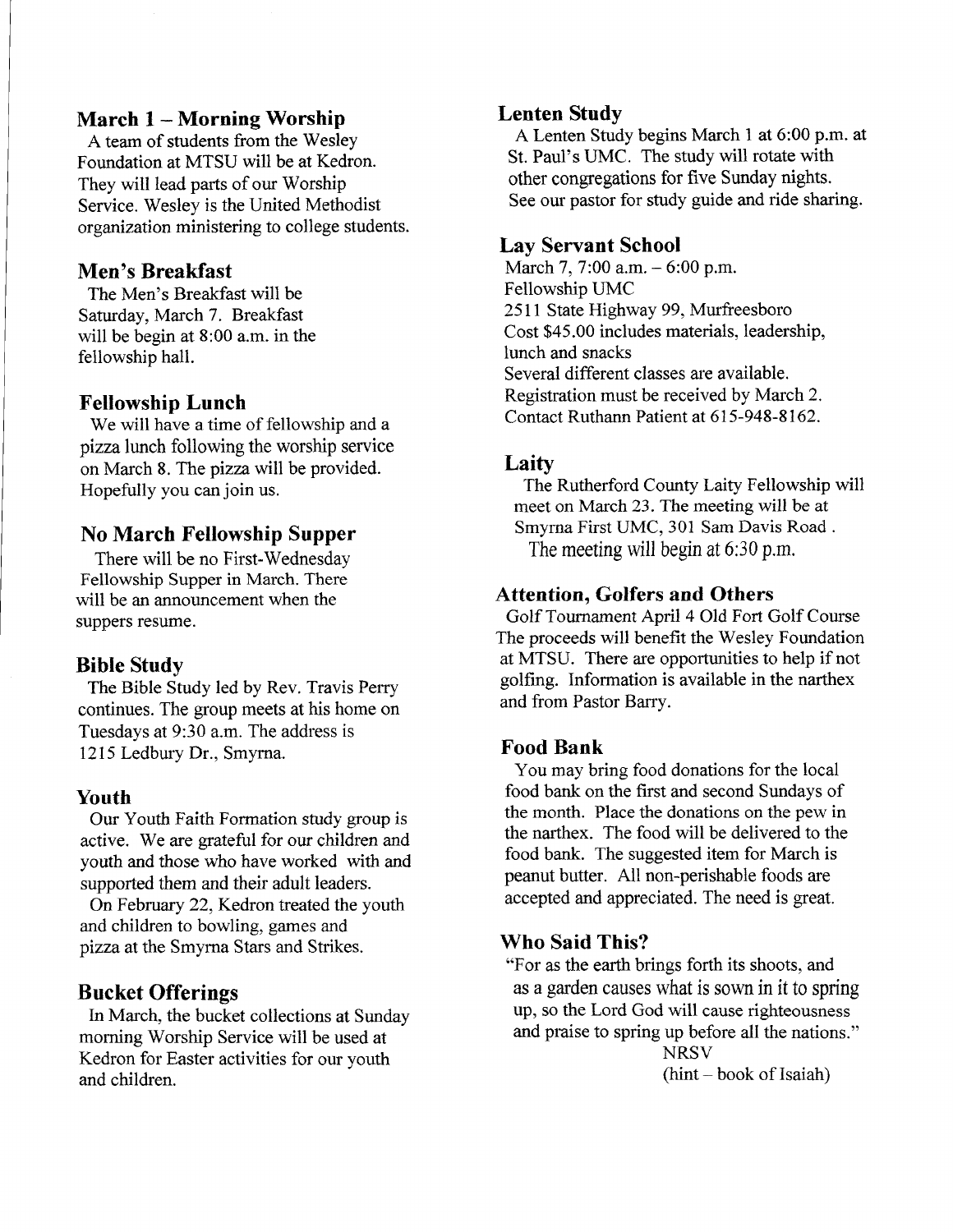## Happy Birthday to:

| March 2  |  |
|----------|--|
| March 4  |  |
| March 5  |  |
| March 25 |  |
| March 27 |  |
| March 30 |  |
| March 31 |  |
| March 31 |  |
|          |  |

## Happy Anniversary to:

| - - -                |          |
|----------------------|----------|
| Doug & Dee Rouse     | March 14 |
| Gaylord & Carol Dorn | March 19 |

2 Samuel 22:47 spoken by David was the quotation in the February newsletter.

# For Lent, Listen

How hard it is to listen, really listen. It's a habit, a ministry, a way of life. But it needs cultivating.

Listen to your children. Really listen without interrupting with a lecture.

Listen to your **spouse.** Turn off the television and find out what's really on each other's mind.

Listen to an elderly person. Let him talk about the past.

Listen to your pastor. Give your whole attention to the sermon.

Listen to music. Listen to the words of the hymns and anthems.

Listen to the sounds of nature. The birds have a language.

Listening means giving up the ternptation to talk about yourself, to say something critical about somebody else.

Listening is a humbling, learning experience. Listen for God.

- Betty Rowland



#### March Calendar

Sunday, March 1: 1<sup>st</sup> Sunday in Lent 8:45 a.m. Sunday School 9:30 a.m. Worship Service Tuesday, March 3: 9:30 a.m. Bible Study Friday, March 6: World Day of Prayer Saturday, March 7: 8:00 a.m. Men's Breakfast Sunday, March 8: 2<sup>nd</sup> Sunday in Lent 8:45 a.m. Sunday School 9:30 a.m. Worship Service 10:45 a.m. Pizza Lunch after Worship Service Tuesday, March 10: 9:30 a.m. Bible Study Sunday, March 15: 3<sup>rd</sup> Sunday in Lent 8:45 a.m. Sunday School 9:30 a.m. Worship Service Tuesday, March 17: 9:30 a.m. Bible Study Sunday, March 22: 4<sup>th</sup> Sunday in Lent 8:45 a.m. Sunday School 9:30 a.m. Worship Service 10:30 a.m. April newsletter information due. Emaii: lf fraley@prodigy.net or phone: 615-459-2618. Monday, March 23: 6:30 p.m. Rutherford Laity at Smyma First UMC Tuesday, March 24: 9:30 a.m. Bible Study Sunday, March 29: 5<sup>th</sup> Sunday in Lent 8:45 a.m. 9:30 a.m. Sunday School;  $\text{LERVTP}$   $\uparrow$  9:30 a.m. Worship Service Tuesday, March 31: 9:30 a.m. Bible Study